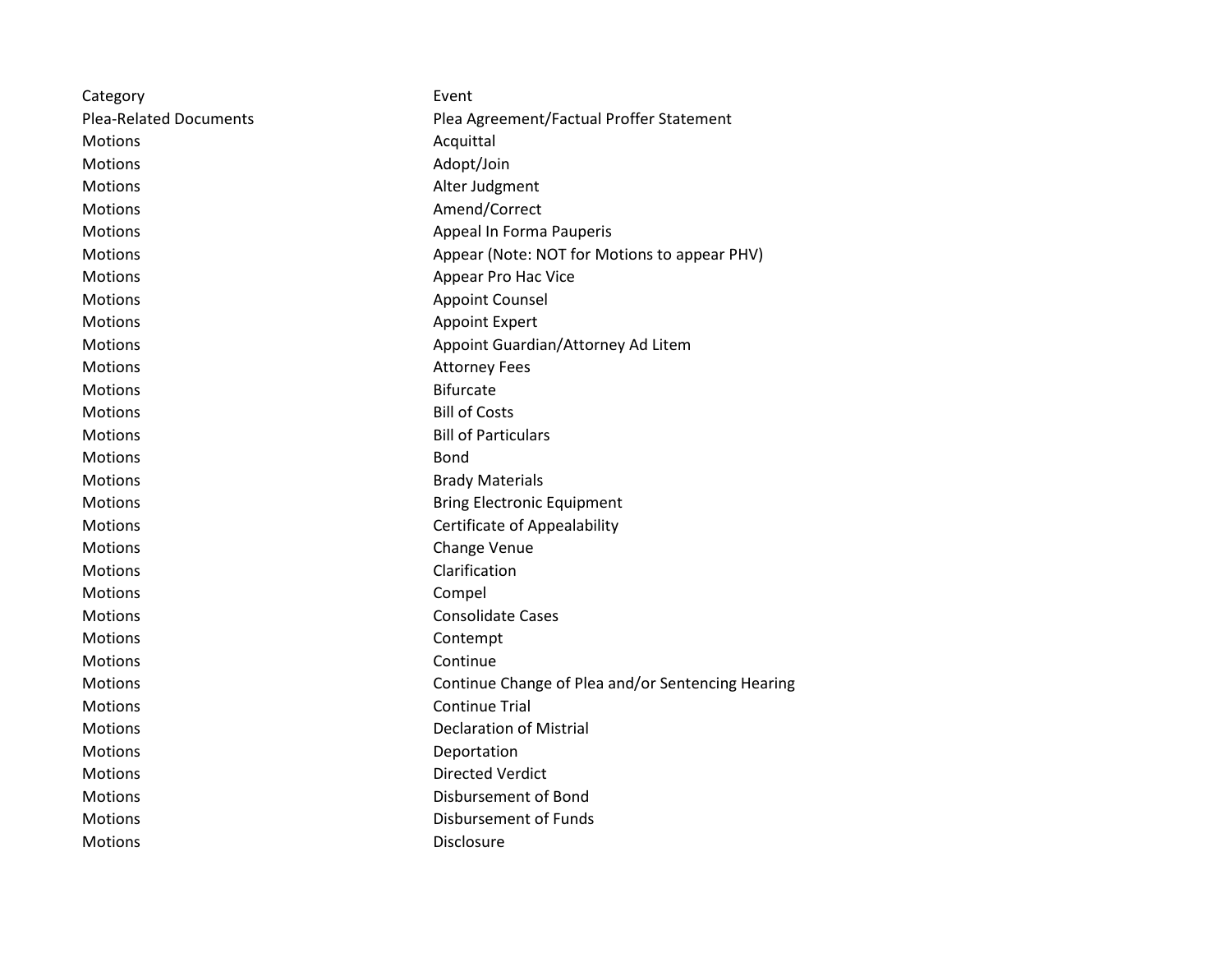| Motions        | Discovery                                      |
|----------------|------------------------------------------------|
| Motions        | <b>Dismiss</b>                                 |
| <b>Motions</b> | Dismiss/Lack of Jurisdiction                   |
| Motions        | Dismiss/Speedy Trial                           |
| Motions        | <b>Disqualify Counsel</b>                      |
| Motions        | Disqualify Judge                               |
| <b>Motions</b> | Disqualify Juror                               |
| Motions        | Downward Departure                             |
| <b>Motions</b> | <b>Early Termination of Probation</b>          |
| Motions        | <b>Early Termination of Supervised Release</b> |
| Motions        | Enforce                                        |
| <b>Motions</b> | Exclude                                        |
| Motions        | Expedite                                       |
| <b>Motions</b> | <b>Extension of Time</b>                       |
| Motions        | <b>Extension of Time re Transcript</b>         |
| Motions        | Extension of Time to File Response/Reply       |
| Motions        | <b>File Amicus Brief</b>                       |
| Motions        | <b>File Excess Pages</b>                       |
| Motions        | Forfeiture of Property/Bond                    |
| Motions        | Hearing                                        |
| Motions        | In Limine                                      |
| <b>Motions</b> | Inspect                                        |
| Motions        | Issuance of Warrant in rem                     |
| Motions        | Judgment                                       |
| Motions        | Leave to Appeal                                |
| Motions        | Leave to File Document                         |
| <b>Motions</b> | <b>Medical Exam</b>                            |
| Motions        | <b>Medical Treatment</b>                       |
| Motions        | Miscellaneous Relief                           |
| Motions        | <b>Modify Conditions of Release</b>            |
| Motions        | <b>New Trial</b>                               |
| <b>Motions</b> | Order of Competency to Stand Trial             |
| <b>Motions</b> | Preserve Evidence                              |
| Motions        | Proceed In Forma Pauperis                      |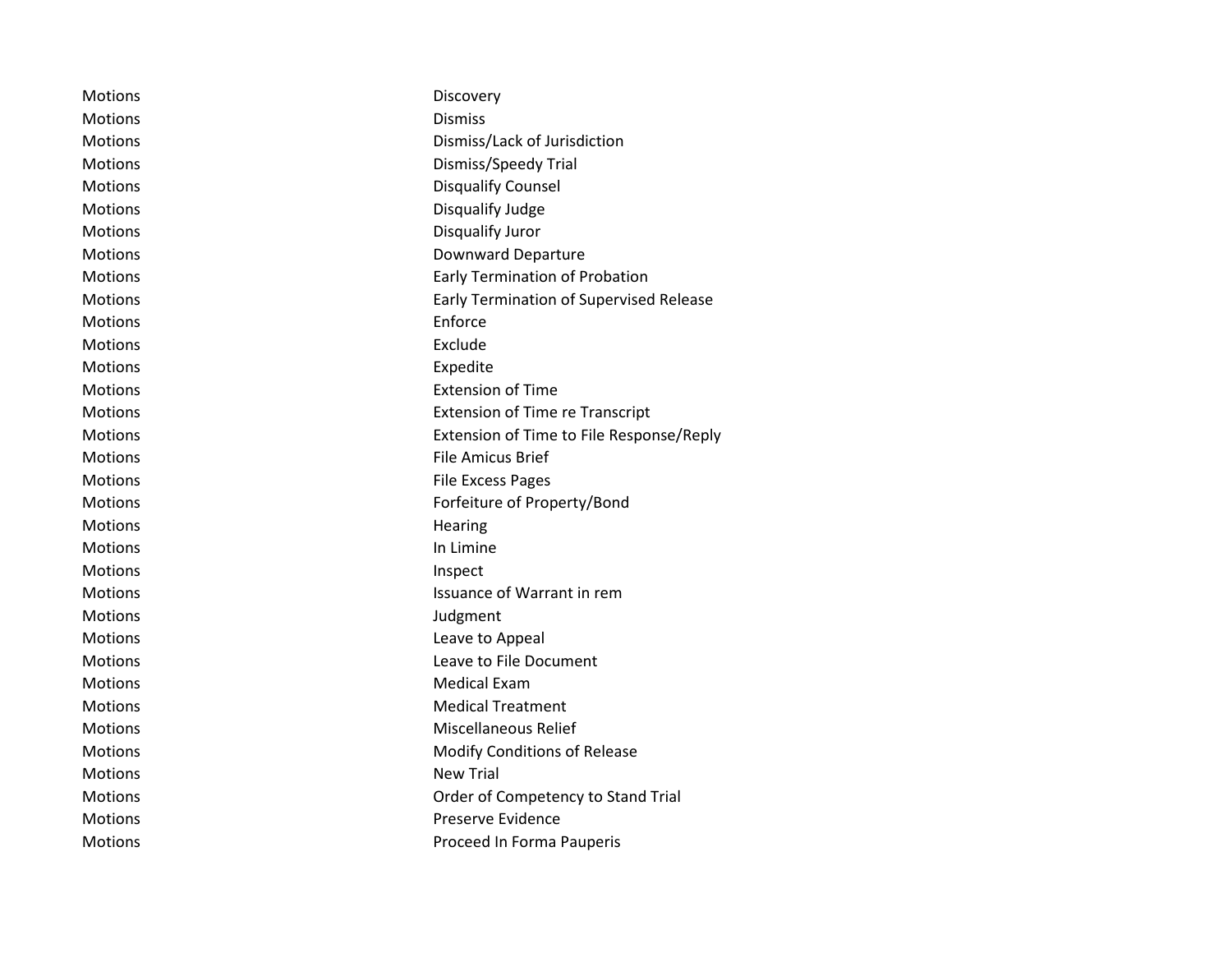| Motions        | Produce                                                     |
|----------------|-------------------------------------------------------------|
| <b>Motions</b> | Protective/Confidentiality Order                            |
| Motions        | Psychiatric Exam                                            |
| Motions        | <b>Psychiatric Treatment</b>                                |
| Motions        | Quash                                                       |
| Motions        | Quash Indictment/Information                                |
| <b>Motions</b> | Reconsideration                                             |
| Motions        | Recusal                                                     |
| Motions        | <b>Redact Transcript</b>                                    |
| <b>Motions</b> | Reduce Sentence - (2014) USSC Amendment 782 - 18:3582       |
| <b>Motions</b> | Reduce Sentence - (2018) First Step Act                     |
| Motions        | Reduce Sentence - Non-Drug - 18:3582                        |
| <b>Motions</b> | Reduce Sentence - re (2007) Crack Cocaine Offense - 18:3582 |
| Motions        | Reduce Sentence Pursuant to Rule 35/60/Other Miscellaneous  |
| Motions        | <b>Release Bond Obligation</b>                              |
| Motions        | <b>Release from Custody</b>                                 |
| Motions        | <b>Release of Funds</b>                                     |
| Motions        | Remand                                                      |
| <b>Motions</b> | <b>Remand to State Court</b>                                |
| Motions        | Return of Property/PostTrial                                |
| <b>Motions</b> | Return of Property/PreTrial                                 |
| Motions        | Return of Surety                                            |
| Motions        | Revoke                                                      |
| Motions        | Sanctions                                                   |
| Motions        | Separate Trial on Counts                                    |
| <b>Motions</b> | Service by Publication                                      |
| Motions        | Set Aside Forfeiture                                        |
| <b>Motions</b> | Set Aside Judgment                                          |
| <b>Motions</b> | Set Aside Sentence                                          |
| Motions        | Set Aside Verdict                                           |
| Motions        | Sever Defendant                                             |
| Motions        | Show Cause                                                  |
| Motions        | <b>Speedy Trial</b>                                         |
| <b>Motions</b> | Stay                                                        |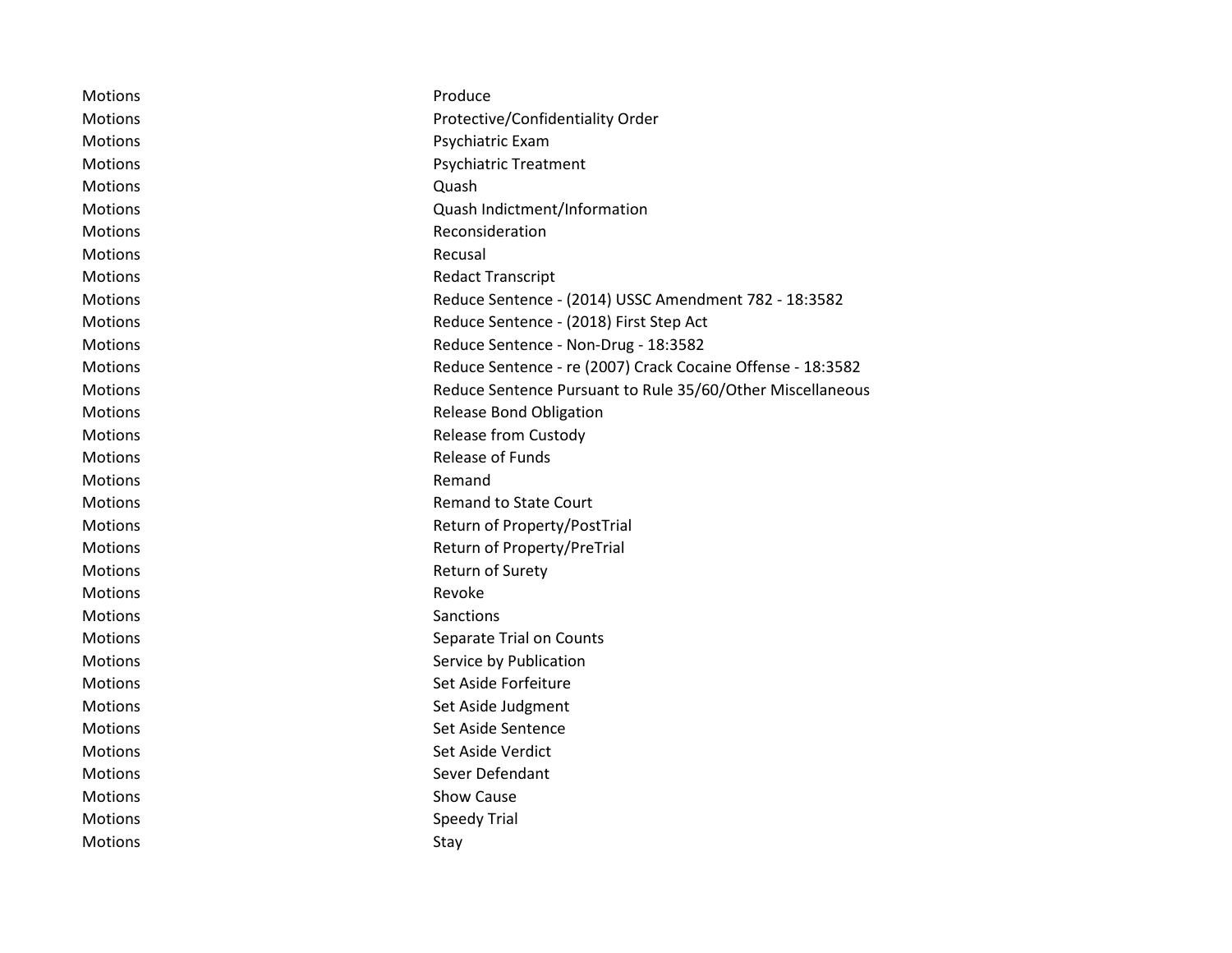| <b>Motions</b>                                     | <b>Strike</b>                                      |
|----------------------------------------------------|----------------------------------------------------|
| <b>Motions</b>                                     | <b>Substitution of Counsel</b>                     |
| <b>Motions</b>                                     | <b>Suppress</b>                                    |
| <b>Motions</b>                                     | <b>Take Deposition</b>                             |
| Motions                                            | <b>Tax Costs</b>                                   |
| <b>Motions</b>                                     | Termination of Appointment of FPD                  |
| <b>Motions</b>                                     | Travel                                             |
| <b>Motions</b>                                     | Vacate                                             |
| <b>Motions</b>                                     | Volunteer Attorney Program                         |
| <b>Motions</b>                                     | Warrant                                            |
| <b>Motions</b>                                     | Warrant for Arrest of Property                     |
| <b>Motions</b>                                     | <b>Withdraw Document</b>                           |
| Motions                                            | Withdraw Plea of Guilty                            |
| Motions                                            | Withdraw as Attorney                               |
| <b>Motions</b>                                     | Writ (of Garnishment/Execution/Other)              |
| <b>Motions</b>                                     | Writ of Habeas Corpus ad Prosequendum              |
| <b>Motions</b>                                     | Writ of Habeas Corpus ad Testificandum             |
| <b>Responses and Replies</b>                       | Affidavit in Opposition to Motion                  |
| <b>Responses and Replies</b>                       | Affidavit in Support of Motion                     |
| <b>Responses and Replies</b>                       | Memorandum in Opposition to Motion                 |
| <b>Responses and Replies</b>                       | Memorandum in Support of Motion                    |
| <b>Responses and Replies</b>                       | Reply to Response to Motion                        |
| <b>Responses and Replies</b>                       | Response in Opposition to Motion                   |
| <b>Responses and Replies</b>                       | Response in Support of Motion                      |
| <b>Responses and Replies</b>                       | Response to Motion                                 |
| <b>Expedited Motion</b>                            | <b>Expedited Motion</b>                            |
| <b>Emergency Motion/Certification of Emergency</b> | <b>Emergency Motion/Certification of Emergency</b> |
| <b>Discovery Documents</b>                         | Demand for Disclosure of Expert Witness Summaries  |
| <b>Discovery Documents</b>                         | Initial Disclosure(s)                              |
| <b>Discovery Documents</b>                         | Notice of Alibi                                    |
| <b>Discovery Documents</b>                         | Notice of Alibi Witness                            |
| <b>Discovery Documents</b>                         | Notice of Error or Defect                          |
| <b>Discovery Documents</b>                         | Notice of Insanity Defense                         |
| <b>Discovery Documents</b>                         | Notice of Intent to Use Evidence                   |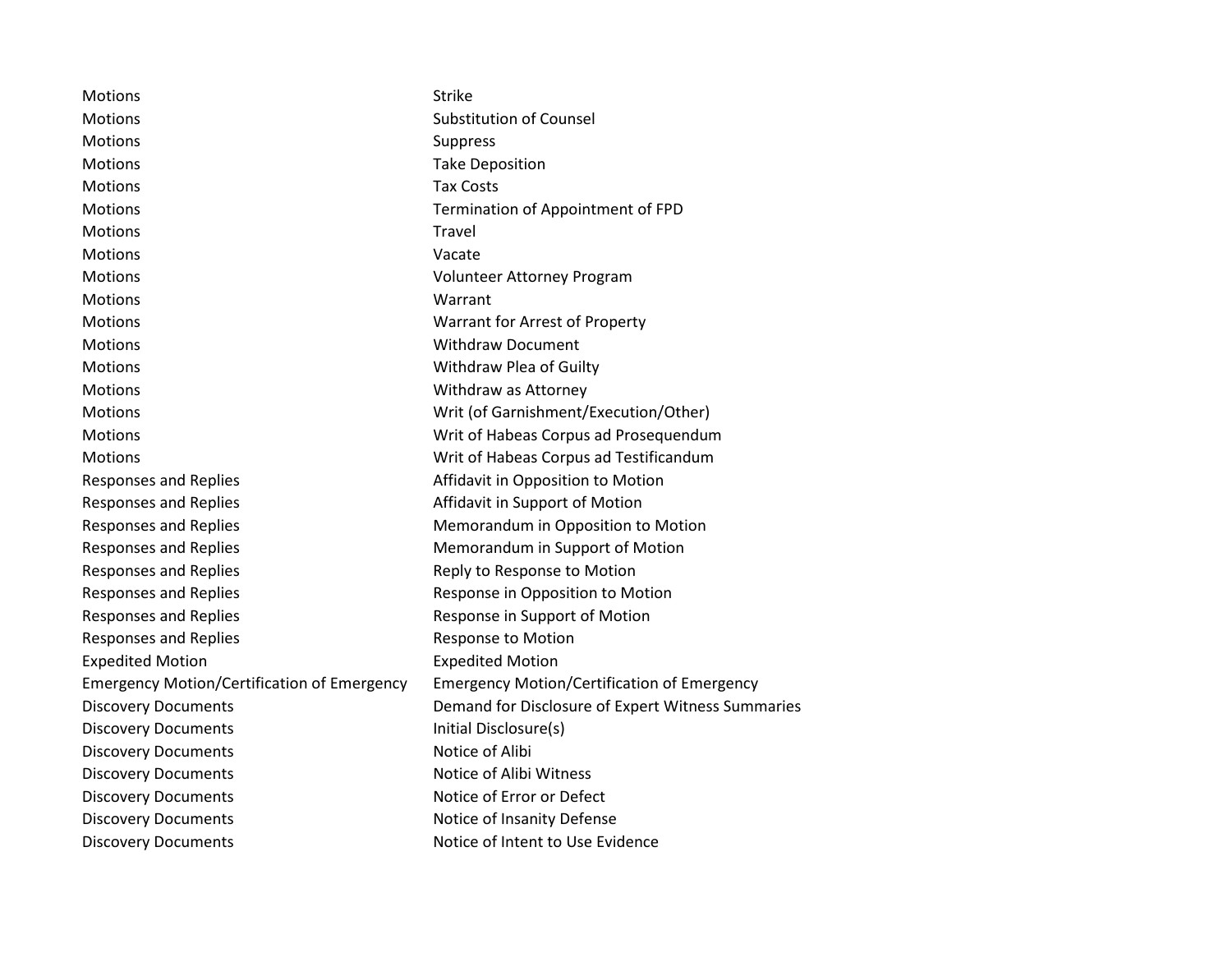| <b>Discovery Documents</b> | Notice of Public Authority Opposition Witness              |
|----------------------------|------------------------------------------------------------|
| <b>Discovery Documents</b> | Response to Standing Discovery Order                       |
| Waivers                    | Waiver (Miscellaneous)                                     |
| Waivers                    | <b>Waiver of Counsel</b>                                   |
| Waivers                    | Waiver of Indictment                                       |
| Waivers                    | Waiver of Interstate Agreement on Detainers                |
| Waivers                    | Waiver of Minimum Time to Trial                            |
| Waivers                    | Waiver of Preliminary Hearing                              |
| Waivers                    | Waiver of Presence at Arraignment                          |
| Waivers                    | Waiver of Presentence Investigation Report                 |
| <b>Waivers</b>             | Waiver of Probable Cause                                   |
| Waivers                    | Waiver of Rule 5(c)(3)/Rule 40 Hearing                     |
| Waivers                    | Waiver of Speedy Trial                                     |
| Waivers                    | Waiver of Trial by Jury                                    |
| <b>Service of Process</b>  | Acknowledgment of Receipt                                  |
| Service of Process         | Acknowledgment of Service                                  |
| Service of Process         | Application for Writ of Habeas Corpus ad Prosequendum      |
| Service of Process         | Application for Writ of Habeas Corpus ad Testificandum     |
| Service of Process         | <b>Certificate of Service</b>                              |
| <b>Service of Process</b>  | Notice of Action/Publication                               |
| Service of Process         | <b>Return of Service Executed</b>                          |
| Service of Process         | Return of Service Unexecuted                               |
| Service of Process         | Service (Proof) by Publication                             |
| <b>Notices</b>             | Certificate of Compliance Re Admitted Evidence             |
| <b>Notices</b>             | <b>Criminal Action Certification</b>                       |
| <b>Notices</b>             | Invocation of Right to Silence and Counsel                 |
| <b>Notices</b>             | Nolle Prosequi                                             |
| <b>Notices</b>             | Notice (Other)                                             |
| <b>Notices</b>             | Notice for PHV Attorney to Receive Electronic Notification |
| <b>Notices</b>             | Notice of Action/Publication                               |
| <b>Notices</b>             | Notice of Assignment of Assistant Federal Public Defender  |
| <b>Notices</b>             | Notice of Attorney Appearance - Defendant                  |
| <b>Notices</b>             | Notice of Attorney Appearance - USA                        |
| <b>Notices</b>             | Notice of Change of Address                                |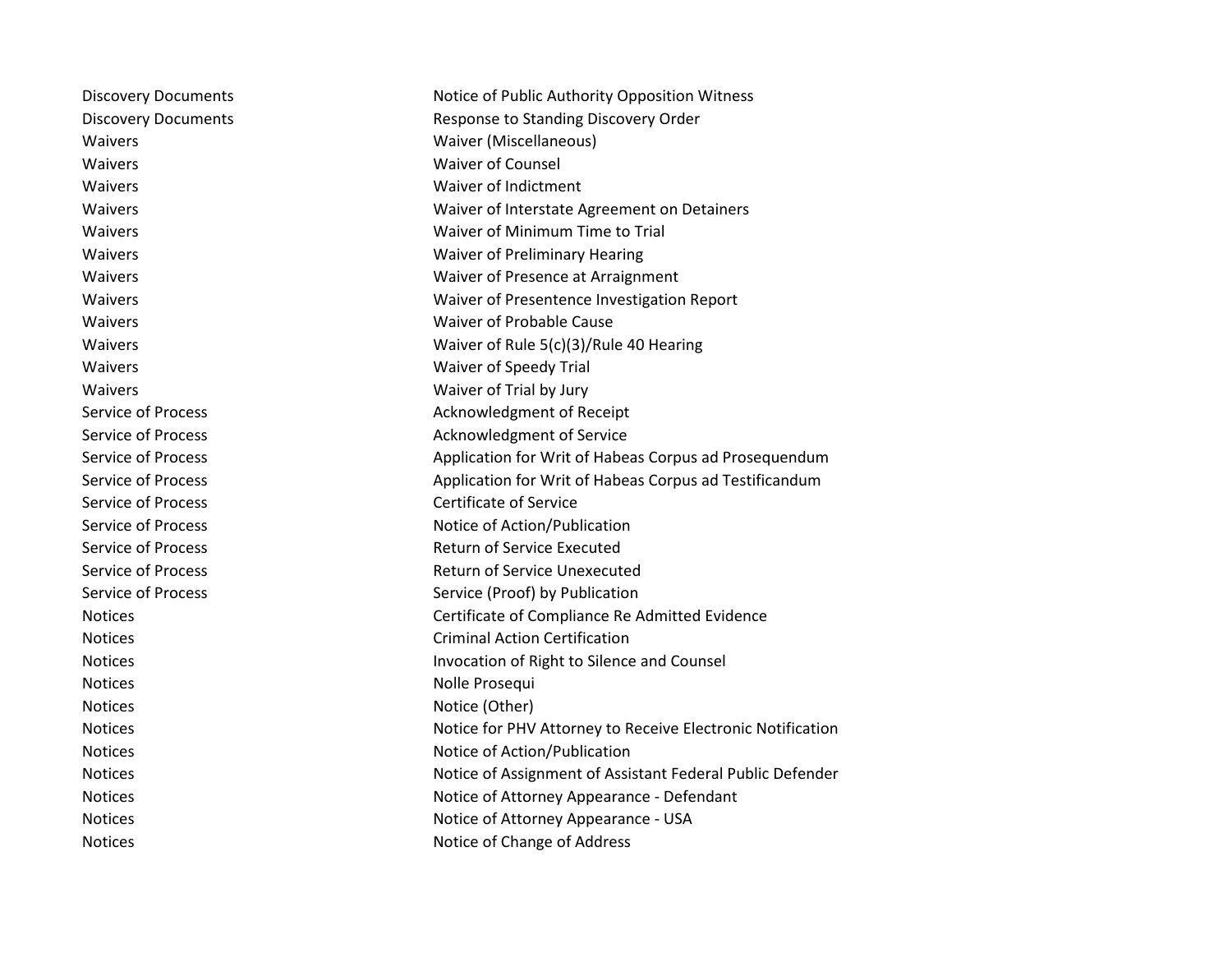| <b>Notices</b>               | Notice of Compliance                                                   |
|------------------------------|------------------------------------------------------------------------|
| <b>Notices</b>               | Notice of Endorsement                                                  |
| <b>Notices</b>               | Notice of Intent to Seek Death Penalty                                 |
| <b>Notices</b>               | Notice of Intent to Use Evidence                                       |
| <b>Notices</b>               | Notice of Lis Pendens                                                  |
| <b>Notices</b>               | Notice of Reassignment of AUSA                                         |
| <b>Notices</b>               | Notice of Reassignment of FPD                                          |
| <b>Notices</b>               | Notice of Striking                                                     |
| <b>Notices</b>               | Notice of Supplemental Authority                                       |
| <b>Notices</b>               | Notice of Temporary Attorney Appearance - Defendant                    |
| <b>Notices</b>               | Notice of Unavailability                                               |
| <b>Notices</b>               | Notice of Withdrawal of Motion                                         |
| <b>Notices</b>               | Notice/Information to Establish Prior Conviction                       |
| <b>Notices</b>               | Notice of Ninety Days Expiring                                         |
| <b>Trial Documents</b>       | <b>Exhibit List</b>                                                    |
| <b>Trial Documents</b>       | <b>Exhibit and Witness List</b>                                        |
| <b>Trial Documents</b>       | Exhibits                                                               |
| <b>Trial Documents</b>       | Proposed Jury Instructions                                             |
| <b>Trial Documents</b>       | <b>Proposed Voir Dire Questions</b>                                    |
| <b>Trial Documents</b>       | Request for Special Findings of Fact                                   |
| <b>Trial Documents</b>       | Stipulation to Jury                                                    |
| <b>Trial Documents</b>       | <b>Trial Brief</b>                                                     |
| <b>Trial Documents</b>       | <b>Witness List</b>                                                    |
| <b>USCA Appeal Documents</b> | Designation of Record on Appeal                                        |
| <b>USCA Appeal Documents</b> | Notice of Appeal - Conditions of Release                               |
| <b>USCA Appeal Documents</b> | Notice of Appeal - Final Judgment                                      |
| <b>USCA Appeal Documents</b> | Notice of Appeal - Interlocutory                                       |
| <b>USCA Appeal Documents</b> | Notice of Appeal - Other Order                                         |
| <b>USCA Appeal Documents</b> | <b>Transcript Information Form - Attorney</b>                          |
| <b>Other Appeals</b>         | Appeal to DJ from a J&C by a MJ in a Misdemeanor Case                  |
| <b>Other Appeals</b>         | Appeal/Objection of Magistrate Judge Order -NOT R&R- to District Court |
| <b>Other Documents</b>       | Affidavit                                                              |
| <b>Other Documents</b>       | Affidavit - Rule 5(c)(3)/Rule 40                                       |
| <b>Other Documents</b>       | Appendix                                                               |
|                              |                                                                        |